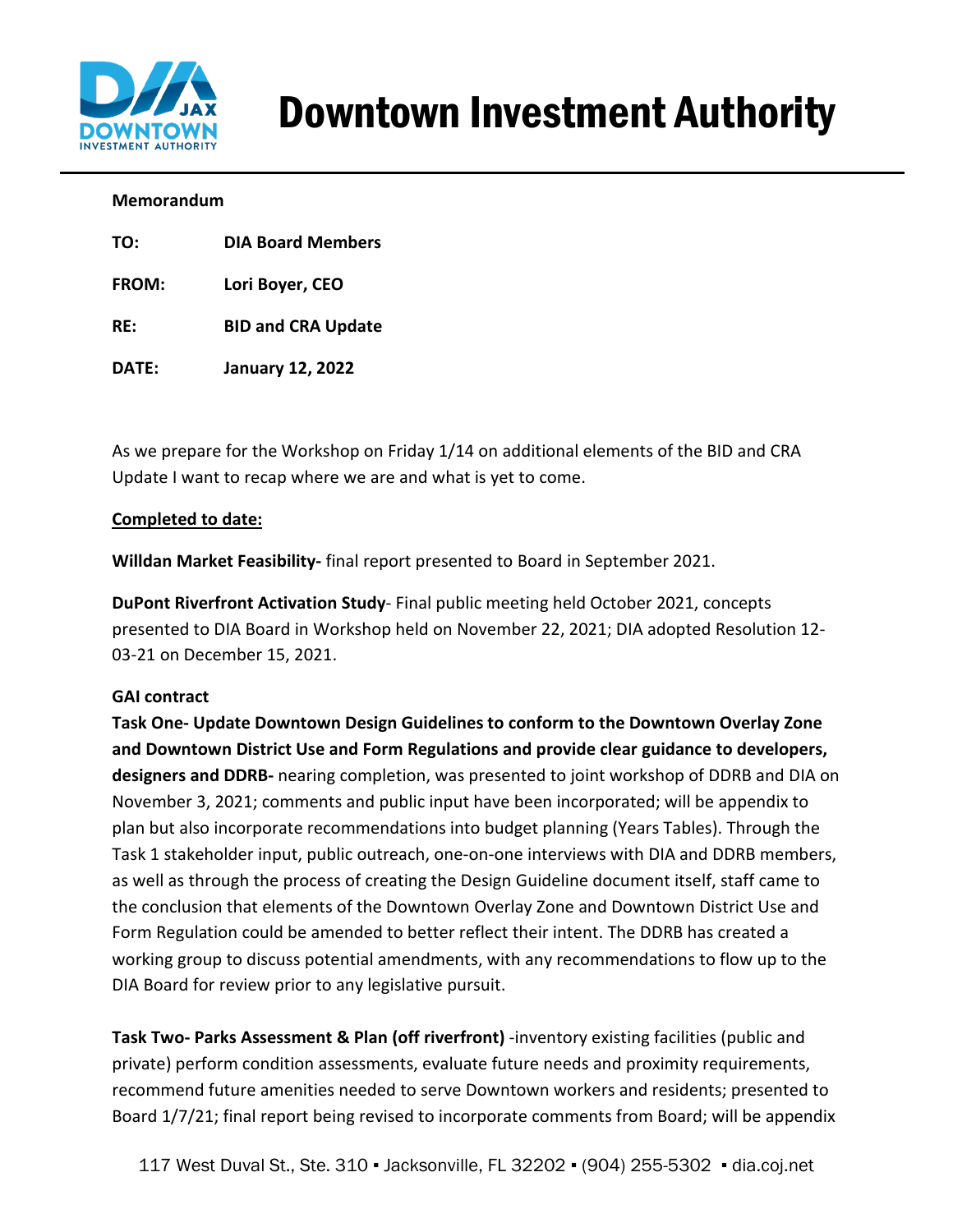to plan update; will incorporate recommendations into budget planning (Years Tables). On January 7<sup>th</sup>, during the presentation by GAI to the Board several recommendations or observations were made. On January 11<sup>th</sup>, DIA Staff met with the Consultant's Task 2 project lead to discuss how they will address these recommendations, which will be reflected in a subsequent to the presented Parks Assessment & Plan draft.

**Task Three** – **Branding of Downtown and Downtown Neighborhoods**- In order to both create excitement for the downtown market and to identify the unique personalities of each Downtown neighborhood and its target market, this task was included in the update and will guide marketing, art, signage, landscape, etc. Final personas, logos, target markets have been completed for neighborhoods within project scope. Awaiting banner and signage designs. Implementation plan recommendations will be incorporated into budget planning (Years Tables)

**Task Four – Update of DRA Plan and Bid Strategy-** This task includes both the required statutory updates of background data and future projections and updates of statutory and ordinance requirements as well as market and policy driven revisions to goals, strategic objectives and benchmarks, changes in incentives, future budget allocations, and plan projects and programs for the next 5 years and beyond. The revised goals and objectives were considered by the Board on December 8, 2021, and a workshop on incentives held on December 15, 2021.

At the same time, we have working with GAI on the updated and revised plan document itself which is substantially complete once all of these component elements are revised with your comments and suggestions.

## **Upcoming meetings:**

**1/14/2022 Workshop**: Comments and revisions from the Board and members of the public on the proposed incentives have been incorporated in the revised versions that accompany this memo. Benchmarks that are clearly measurable have been now added to each goal. The upcoming workshop will focus on these revisions, the benchmarks, the Tiers Analysis and Years Tables (which are conceptual budget allocations for the future). Copies of the suggested redevelopment projects and programs for both the Northbank and Southbank will also be provided. A separate memo on all of these items is forthcoming.